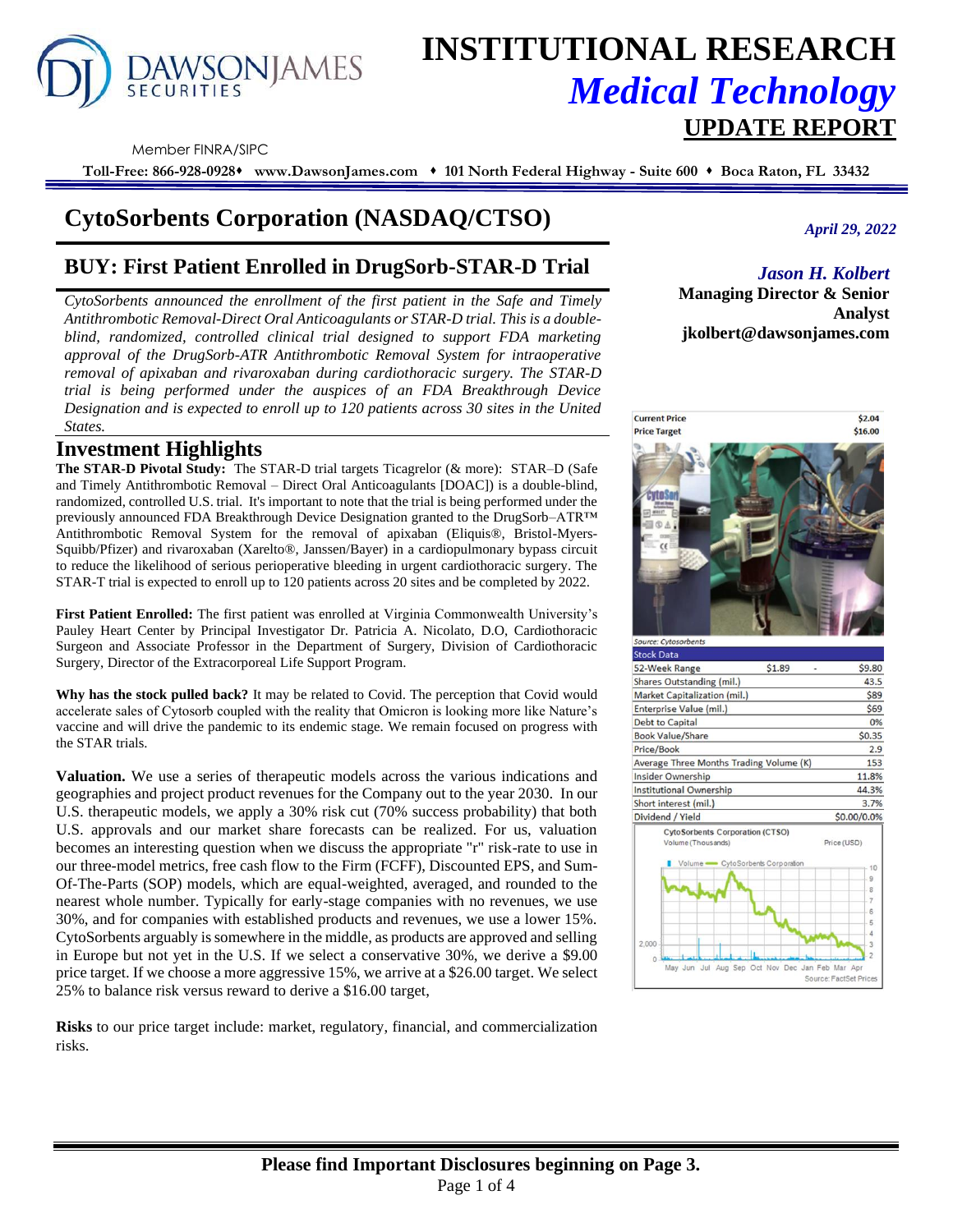

#### **Exhibit 1. Income Statement**

| <b>CTSO.: Income Statement (\$000)</b>                |          |           |            |          |         |                          |         |           |           |         |         |         |         |         |         |         |
|-------------------------------------------------------|----------|-----------|------------|----------|---------|--------------------------|---------|-----------|-----------|---------|---------|---------|---------|---------|---------|---------|
| .: YE December 31                                     | 2019A    | 2020A     | 2021A      | 1022E    | 2022E   | 3022E                    | 4022E   | 2022E     | 2023E     | 2024E   | 2025E   | 2026E   | 2027E   | 2028E   | 2029E   | 2030E   |
| Revenue:                                              |          |           |            |          |         |                          |         |           |           |         |         |         |         |         |         |         |
| CytoSorb Direct Sales (Germany, Austria, Switzerland) | 22,766   | 25,607    | 29,354     | 6,480    | 6,761   | 7,325                    | 7,606   | 28,172    | 31,046    | 42,620  | 49,732  | 58,030  | 67,713  | 79,013  | 92,198  | 92,198  |
| CytoSorb Distributor (Rest of EU)                     |          | 10,240    | 10.498     | 2.638    | 2,752   | 2,982                    | 3,096   | 11.468    | 13.649    | 15,878  | 18,472  | 21,490  | 25,001  | 29.085  | 33,837  | 33,837  |
| CytoSorb (Cardiac surgery EU)                         |          | 3.420     |            |          |         |                          |         |           | 11.604    | 14,022  | 16.474  | 16,589  | 16,705  | 16.822  | 16.940  | 16,940  |
| CytoSorb (Cardiac surgery US)                         |          |           | <b>COL</b> |          |         | $\overline{\phantom{a}}$ | ٠       | $\sim$    |           | 21.899  | 27,593  | 66.755  | 67,290  | 67.829  | 68,373  | 68,373  |
| CytoSorb (other US)                                   |          |           |            | ٠        |         | ٠                        | ٠       |           |           | 38,459  | 78,231  | 190,960 | 283,238 | 395,071 | 602,722 | 602,722 |
| VetResQ                                               |          | 185       | 194        | 47       | 49      | 53                       | 55      | 204       | 214       | 225     | 236     |         |         |         |         |         |
| Other Sales                                           |          |           |            |          |         |                          |         |           |           |         |         |         |         |         |         |         |
| <b>Total Product Sales</b>                            | 22.766   | 39.452    | 40.047     | 9.164    | 9.563   | 10.359                   | 10.758  | 39.844    | 56.513    | 133.103 | 190.738 | 353.824 | 459.947 | 587.820 | 814.070 | 814.070 |
| Royalty (HemoDefend US)                               |          |           | $\sim$     |          |         |                          |         |           |           |         |         |         |         |         |         |         |
| Grant revenue                                         | 2,184    | 1,552     | 3,062      |          |         |                          |         |           |           |         |         |         |         |         |         |         |
| Other revenue                                         | $\sim$   | ۰.        | <b>COL</b> |          |         |                          |         | $\sim$    | ۰.        |         | ۰.      |         |         |         | ٠       |         |
| <b>Total Revenue</b>                                  | 24,950   | 41,004    | 43,109     | 9.164    | 9.563   | 10,359                   | 10,758  | 39,844    | 56,513    | 133,103 | 190,738 | 353,824 | 459,947 | 587,820 | 814,070 | 814,070 |
| <b>Expenses:</b>                                      |          |           |            |          |         |                          |         |           |           |         |         |         |         |         |         |         |
| Costs of Goods Sold                                   | 7,364    | 11,052    | 11,047     | 1,833    | 1.913   | 2,072                    | 2,152   | 7,969     | 11,303    | 26,621  | 38,148  | 70,765  | 91,989  | 117,564 | 162,814 | 162,814 |
| %COGS                                                 | 25%      | 28%       | 32%        | 20%      | 20%     | 20%                      | 20%     | 20%       | 20%       | 20%     | 20%     | 20%     | 20%     | 20%     | 20%     | 20%     |
| Research and Development                              | 12,092   | 8,810     | 16,380     | 4,144    | 4,324   | 4,685                    | 4,865   | 18,018    | 19,820    | 21,802  | 23,982  | 26,381  | 29,019  | 31,920  | 35,113  | 38,624  |
| %R&D                                                  | 53%      | 22%       | 419        | 45%      | $45\%$  | $45\%$                   | 45%     | 45%       | 35%       | 16%     | 13%     | 7%      | 6%      | 5%      | 4%      | 5%      |
| Selling, General and Administrative                   | 22,006   | 28,463    | 35,749     | 9,045    | 9,438   | 10,224                   | 10,618  | 39,324    | 40,111    | 40,913  | 41,731  | 42,566  | 43,417  | 44,285  | 45,171  | 46,075  |
| %SG&A                                                 | 97%      | 72%       | 89%        | $99\%$   | $99\%$  | 99%                      | 99%     | 99%       | 71%       | 31%     | 22%     | 12%     | 9%      | 8%      | 6%      | 6%      |
| Legal, financial and other counseling                 | 2,462    | 3.048     | 2.731      | 628      | 655     | 710                      | 737     | 2.731     | 2.731     | 2.731   | 2,731   | 2.731   | 2.731   | 2.731   | 2,731   | 2,731   |
| <b>Total Expenses</b>                                 | 43.924   | 51,373    | 65,907     | 15.650   | 16.330  | 17.691                   | 18,371  | 68.042    | 73,964    | 92.066  | 106.592 | 142.442 | 167,156 | 196,501 | 245.828 | 250,243 |
| Operating Income (Loss)                               | (18.974  | (10, 369) | (22, 799)  | (6, 486) | (6,768) | (7, 331)                 | (7,613) | (28, 198) | (17, 451) | 41.037  | 84.147  | 211.383 | 292.791 | 391.320 | 568,242 | 563,827 |
| Interest income (expense), net                        |          |           |            |          |         |                          |         |           |           |         |         |         |         |         |         |         |
| Gain (loss) on foreign currency transactions          | (1, 384) | (1,201)   |            |          |         |                          |         |           |           |         |         |         |         |         |         |         |
| Change in warrant liability                           |          | 2.607     | (2, 569)   |          |         |                          |         |           |           |         |         |         |         |         |         |         |
| Other income (expense), net                           |          |           |            |          |         |                          |         |           |           |         |         |         |         |         |         |         |
| Total Other Income                                    | (1, 384) | 1,406     | (2, 567)   |          |         |                          |         |           |           |         |         |         |         |         |         |         |
| <b>Pretax Income</b>                                  | (20.358) | (8.964)   | (25.366)   | (6.486)  | (6.768) | (7.331)                  | (7,613) | (28.198)  | (17.451)  | 41.037  | 84.147  | 211.383 | 292.791 | 391,320 | 568.242 | 563.827 |
| Income Tax Benefit (Provision)                        | 1,092    | 1,127     | (2,537)    | (778)    | (812)   | (880)                    | (914)   | (3, 384)  | (2,618)   | 7,387   | 17,671  | 50,732  | 81,982  | 129,136 | 187,520 | 186,063 |
| <b>Tax Rate</b>                                       | 5%       | <b>89</b> | $10^{9}$   | 12%      | 12%     | 12%                      | 12%     | 12%       | 15%       | 18%     | 21%     | 24%     | 28%     | 33%     | 33%     | 33%     |
| <b>GAAP Net Income (Loss)</b>                         | (19,266) | (7, 837)  | (22.829)   | (5,707)  | (5,955) | (6, 452)                 | (6,700) | (24, 814) | (14.833)  | 33.650  | 66.476  | 160.651 | 210,810 | 262.184 | 380.722 | 377,764 |
| <b>GAAP-EPS</b>                                       | (0.62)   | (0.20)    | (0.57)     | (0.13)   | (0.14)  | (0.15)                   | (0.15)  | (0.57)    | (0.34)    | 0.77    | 1.51    | 3.63    | 4.74    | 5.87    | 8.49    | 8.39    |
| GAAP-EPS (Dil)                                        | (0.60)   | (0.20)    | (0.53)     | (0.13)   | (0.14)  | (0.15)                   | (0.15)  | (0.57)    | (0.34)    | 0.77    | 1.51    | 3.63    | 4.74    | 5.87    | 8.49    | 8.39    |
| Wgtd Avg Shrs (Bas) - '000s                           | 32,253   | 38,819    | 43,358     | 43,520   | 43,564  | 43,607                   | 43,651  | 43,586    | 43,760    | 43,936  | 44,112  | 44,288  | 44,466  | 44,644  | 44,823  | 45,002  |
| Watd Ava Shrs (Dil) - '000s                           | 32.253   | 38.819    | 43.358     | 43.520   | 43.564  | 43.607                   | 43.651  | 43.586    | 43.760    | 43.936  | 44.112  | 44.288  | 44.466  | 44.644  | 44.823  | 45.002  |

*Source: Dawson James estimates and company reports*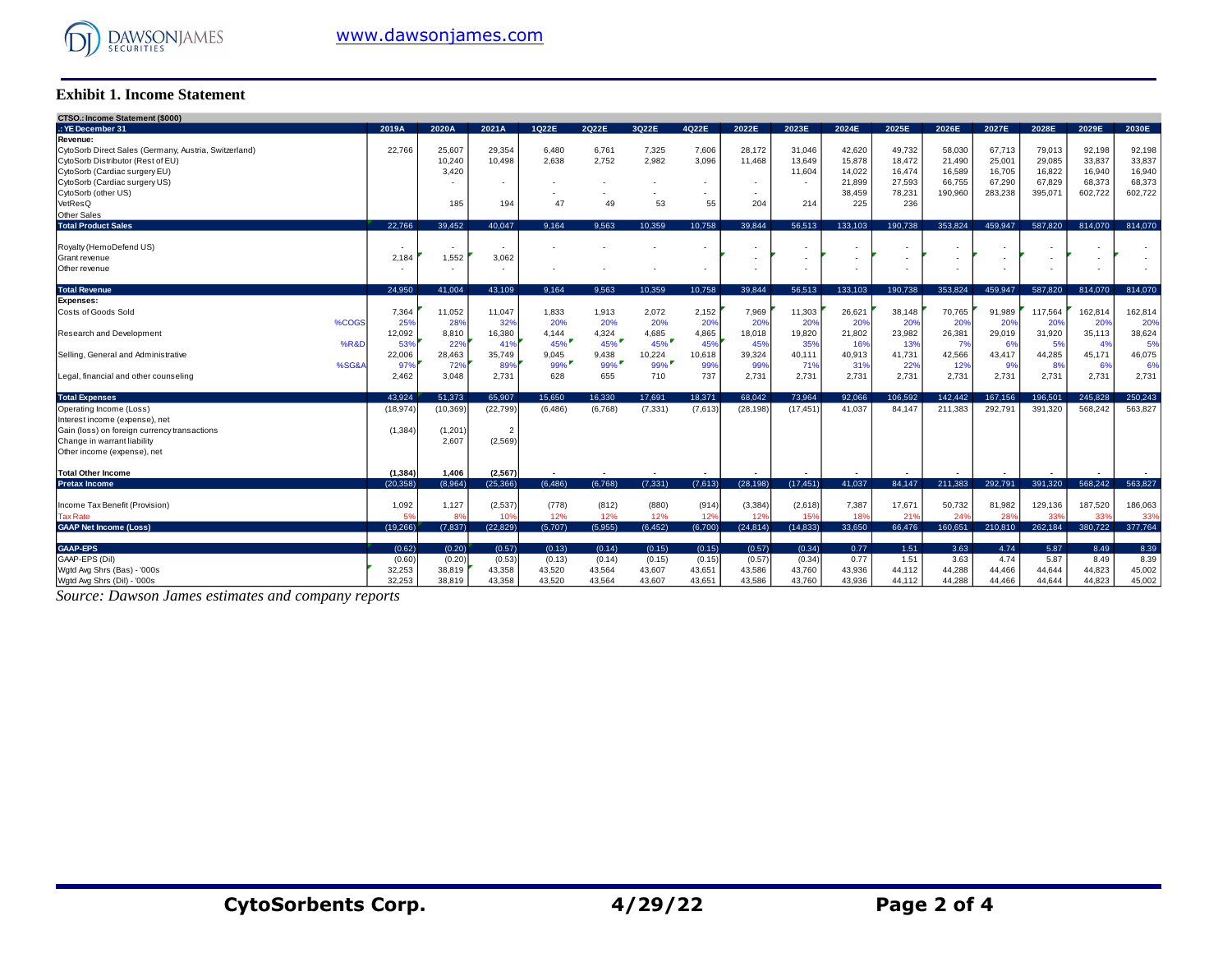#### **Important Disclosures:**

**DAWSONJAMES** 



Price target and rating changes over the past three years: Initiated – Buy – July 11,  $2019$  – Price Target \$15.00 Update – Buy – August 12, 2019 – Price Target \$15.00 Update – Buy – August 15, 2019 – Price Target \$15.00 Update – Buy – August 19, 2019 – Price Target \$15.00 Update – Buy – November 6, 2019 – Price Target \$15.00 Update – Buy – February 19, 2020 – Price Target \$15.00 Price Target Increase – Buy – March 9, 2020 – Price Target \$17.00 Update – Buy – March 25, 2020 – Price Target \$17.00 Update – Buy – April 13, 2020 – Price Target \$17.00 Update – Buy – May 6, 2020 – Price Target \$17.00 Update – Buy – June 9, 2020 – Price Target \$17.00 Update – Buy – July 31, 2020 – Price Target \$15.00 Update – Buy – August 12, 2020 – Price Target \$16.00 Update – Buy – September 16, 2020 – Price Target \$16.00 Update – Buy – October 14, 2020 – Price Target \$16.00 Update – Buy – November 5, 2020 – Price Target \$16.00 Update – Buy – December 2, 2020 – Price Target \$16.00 Update – Buy – January 12,  $2021$  – Price Target \$16.00 Update – Buy – January 19, 2021 – Price Target \$16.00 Update – Buy – April 20, 2021 – Price Target \$16.00 Update – Buy – May 6, 2021 – Price Target \$16.00 Update – Buy – July 6,  $2021$  – Price Target \$16.00 Update – Buy – September 1, 2021 – Price Target \$16.00 Update – Buy – October 15, 2021 – Price Target \$16.00 Update – Buy – November 9, 2021 – Price Target \$16.00 Update – Buy – November 22, 2021 – Price Target \$16.00 Update – Buy – January 18, 2022 – Price Target \$16.00 Update – Buy – March 9,  $2022$  – Price Target \$16.00

Update – Buy – April 29, 2022 – Price Target \$16.00

Dawson James Securities, Inc. (the "Firm") is a member of the Financial Industry Regulatory Authority ("FINRA") and the Securities Investor Protection Corporation ("SIPC").

The Firm does not make a market in the securities of the subject Company (s). The Firm has NOT engaged in investment banking relationships with CTSO in the prior twelve months, as a manager or co-manager of a public offering and has NOT received compensation resulting from those relationships. The Firm may seek compensation for investment banking services in the future from the subject Company (s). The Firm has not received other compensation from the subject Company (s) in the last 12 months for services unrelated to managing or co-managing of a public offering.